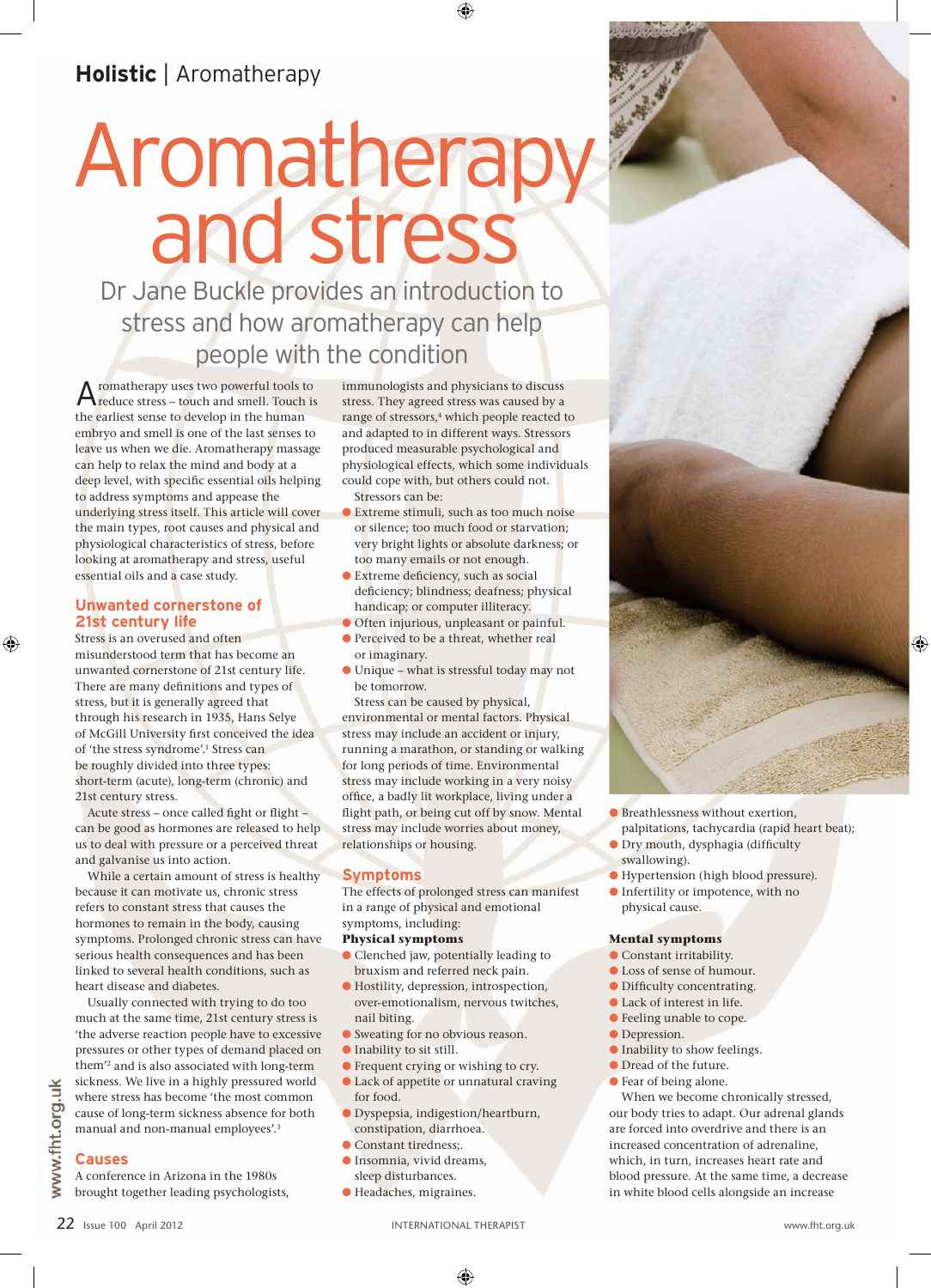in blood adrenocorticoids and blood sugar reduces our ability to deal with infection or inflammation. Rahe, a psychiatrist at the University of Washington in the 1970s, interviewed more than 5,000 people and discovered that the more stress a person experienced, the more likely it was that they would fall ill. Until then, it had been assumed that only adverse stress would have a significant effect, but Rahe's research indicated that any major change in the normal pattern of life produced symptoms of stress. Rahe devised a systematised method for correlating life events with illness, which is still used today and includes marriage or divorce, job loss or promotion, having or losing a child, bankruptcy or winning the lottery.<sup>5</sup>

# **Aromatherapy and stress**

Aromatherapy can be a superb tool for stress as it relaxes the body through massage and the mind through inhalation. The massage releases tension in the muscles,  $\breve{\Xi}$  while the therapeutic atmosphere and deep,

slow breathing to inhale the aroma of the essential oils helps relax the mind and body further. Of course, if the root cause of stress is a recent divorce or loss of a child, aromatherapy will not remove the cause, but it can promote relaxation and help us to come to terms with our situation. Strength and calmness can arise from being still long enough to understand what things can be changed and accepting the things that cannot.

There are many essential oils that are useful for stress, but my toolbox for stress would contain the following:

- l Angelica root *(Angelica archangelica)*, to help you keep going when you feel you will fall apart in a stressful situation.
- l Frankincense *(Boswellia carteri)*, to bring to the surface the root cause of depression or insomnia.
- l Ylang ylang *(Cananga odorata)*, deeply relaxing and can help insomnia and promote relaxation.
- l Roman chamomile *(Chamaemelum nobile)*, very gentle with a calming

effect. It is useful for children.

- l Petitgrain *(Citrus aurantium var. amara fol.)*, very soothing, useful for the elderly.
- l Bergamot *(Citrus bergamia)*, its antidepressant properties make it very useful for depression.
- l Lemon *(Citrus limon)*, the citrus oils are all useful for depression and for stress-related anorexia.
- l Mandarin *(Citrus reticulata)*, another gentle oil that is excellent to help children settle.
- l Lavender *(Lavandula angustifolia)*, excellent for insomnia and stress in general. Ensure that it is this species of lavender as some other varieties, such as *Lavandula latifolia*, are a stimulant.
- l Basil *(Ocimum basilicum)*, particularly useful for when someone cannot make up their mind and is going around in circles. It is a good aroma for men.
- l Rose *(Rosa damascena)*, the aroma is very relaxing and soothing for most people.
- l Clary sage *(Salvia sclarea)*, a deeply hypnotic, relaxing essential oil that is best in a blend as it has an unusual aroma.